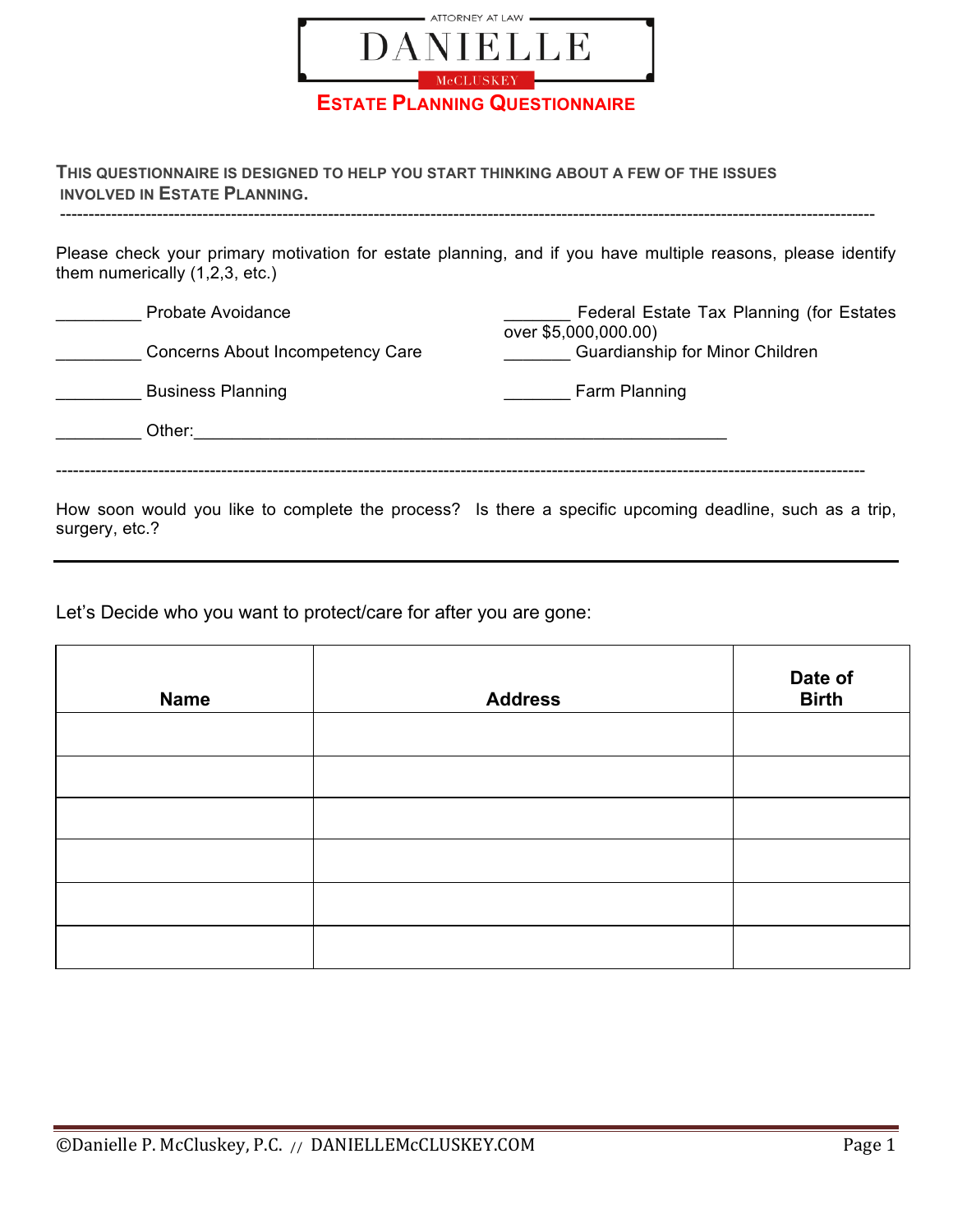|                                                                                                                                                                 | <b>PETS</b>        |                                                                                                                                                                    |              |                                |              |
|-----------------------------------------------------------------------------------------------------------------------------------------------------------------|--------------------|--------------------------------------------------------------------------------------------------------------------------------------------------------------------|--------------|--------------------------------|--------------|
|                                                                                                                                                                 | <b>Name of Pet</b> | <b>Type of Animal</b>                                                                                                                                              |              | Date of<br><b>Birth or Age</b> | <b>Breed</b> |
|                                                                                                                                                                 |                    |                                                                                                                                                                    |              |                                |              |
|                                                                                                                                                                 |                    |                                                                                                                                                                    |              |                                |              |
|                                                                                                                                                                 |                    |                                                                                                                                                                    |              |                                |              |
|                                                                                                                                                                 |                    |                                                                                                                                                                    |              |                                |              |
|                                                                                                                                                                 |                    | <b>ESTATE PLANNING DOCUMENTS-MAKING SOME INITIAL CHOICES</b>                                                                                                       |              |                                |              |
|                                                                                                                                                                 |                    |                                                                                                                                                                    | <b>WILL</b>  |                                |              |
|                                                                                                                                                                 |                    | Personal Representative: Person responsible for administering your estate and probate proceedings.                                                                 |              |                                |              |
|                                                                                                                                                                 |                    | <b>Name</b>                                                                                                                                                        |              | <b>Address</b>                 |              |
| 1 <sup>st</sup> Choice                                                                                                                                          |                    |                                                                                                                                                                    |              |                                |              |
| 2 <sup>nd</sup> Choice                                                                                                                                          |                    |                                                                                                                                                                    |              |                                |              |
|                                                                                                                                                                 |                    | Guardian: Person responsible for the well-being and daily care of your minor children, until they attain age<br>18, if both parents are deceased or incapacitated. |              |                                |              |
|                                                                                                                                                                 |                    | <b>Name</b>                                                                                                                                                        |              | <b>Address</b>                 |              |
| 1 <sup>st</sup> Choice                                                                                                                                          |                    |                                                                                                                                                                    |              |                                |              |
| 2 <sup>nd</sup> Choice                                                                                                                                          |                    |                                                                                                                                                                    |              |                                |              |
| Conservator: Person who will manage any minor child's finances and property, until that child attains age 18,<br>if both parents are deceased or incapacitated. |                    |                                                                                                                                                                    |              |                                |              |
|                                                                                                                                                                 |                    | <b>Name</b>                                                                                                                                                        |              | <b>Address</b>                 |              |
| 1 <sup>st</sup> Choice                                                                                                                                          |                    |                                                                                                                                                                    |              |                                |              |
| 2 <sup>nd</sup> Choice                                                                                                                                          |                    |                                                                                                                                                                    |              |                                |              |
| Pet Custodian: Person(s) responsible for the well-being and daily care of your pets, if both pet parents are<br>deceased or incapacitated.                      |                    |                                                                                                                                                                    |              |                                |              |
|                                                                                                                                                                 |                    | <b>Name</b>                                                                                                                                                        |              | <b>Address</b>                 |              |
| 1 <sup>st</sup> Choice                                                                                                                                          |                    |                                                                                                                                                                    |              |                                |              |
| 2 <sup>nd</sup> Choice                                                                                                                                          |                    |                                                                                                                                                                    |              |                                |              |
|                                                                                                                                                                 |                    |                                                                                                                                                                    | <b>TRUST</b> |                                |              |
| Trustee: Person or bank that will manage your assets in a trust and distribute assets after your death.                                                         |                    |                                                                                                                                                                    |              |                                |              |
|                                                                                                                                                                 |                    | <b>Name</b>                                                                                                                                                        |              | <b>Address</b>                 |              |
| 1 <sup>st</sup> Choice                                                                                                                                          |                    |                                                                                                                                                                    |              |                                |              |
| 2 <sup>nd</sup> Choice                                                                                                                                          |                    |                                                                                                                                                                    |              |                                |              |